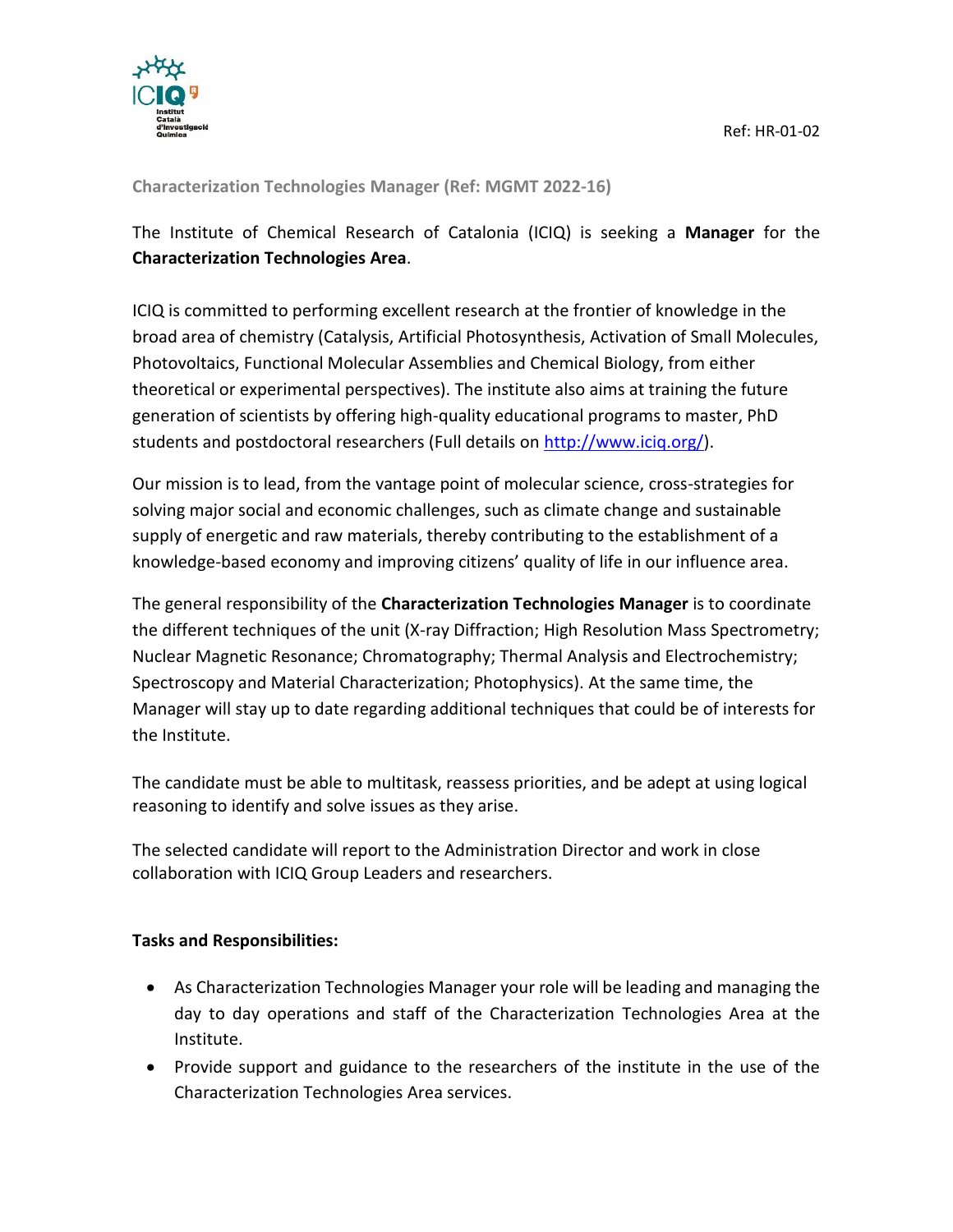

- Promote both internal and external use of the Characterization Technologies Area facilities by the scientific community.
- Establish relationships and collaborations with equivalent services from other research centers.
- Lead the technical understanding of future technologies of interest for the institute that are under development and research.
- Provide technical direction on business decisions and execution of specific projects.
- Evaluate budget proposals to determine the optimal allocation of project funds
- Keeping up-to-date with advancements in the field.

## **Candidate's Profile:**

- The position requires a PhD in Chemistry, Physics, Biochemistry, or any related field.
- Extensive experience (with at least 5 years) and a keen interest at least in one of the techniques that are typically used in ICIQ's Characterization Technologies Unit services.
- Exceptional supervisory, interpersonal, and organizational skills.
- Computer literacy and data analysis skills.
- Fluent in English

### **Valued qualities:**

- Innovation and problem-solving skills.
- Ability to teach, lead, direct, and manage staff.
- To have been involved in national and international scientific research projects.
- Proven track record of scientific publications contributions.
- Imaginative, creative and a curious person.
- Flexible, adaptable and open to changes.

### **Application documents:**

The candidates must submit:

- Motivational letter and three reference letters/contact details of three people who may provide references.
- Full CV.